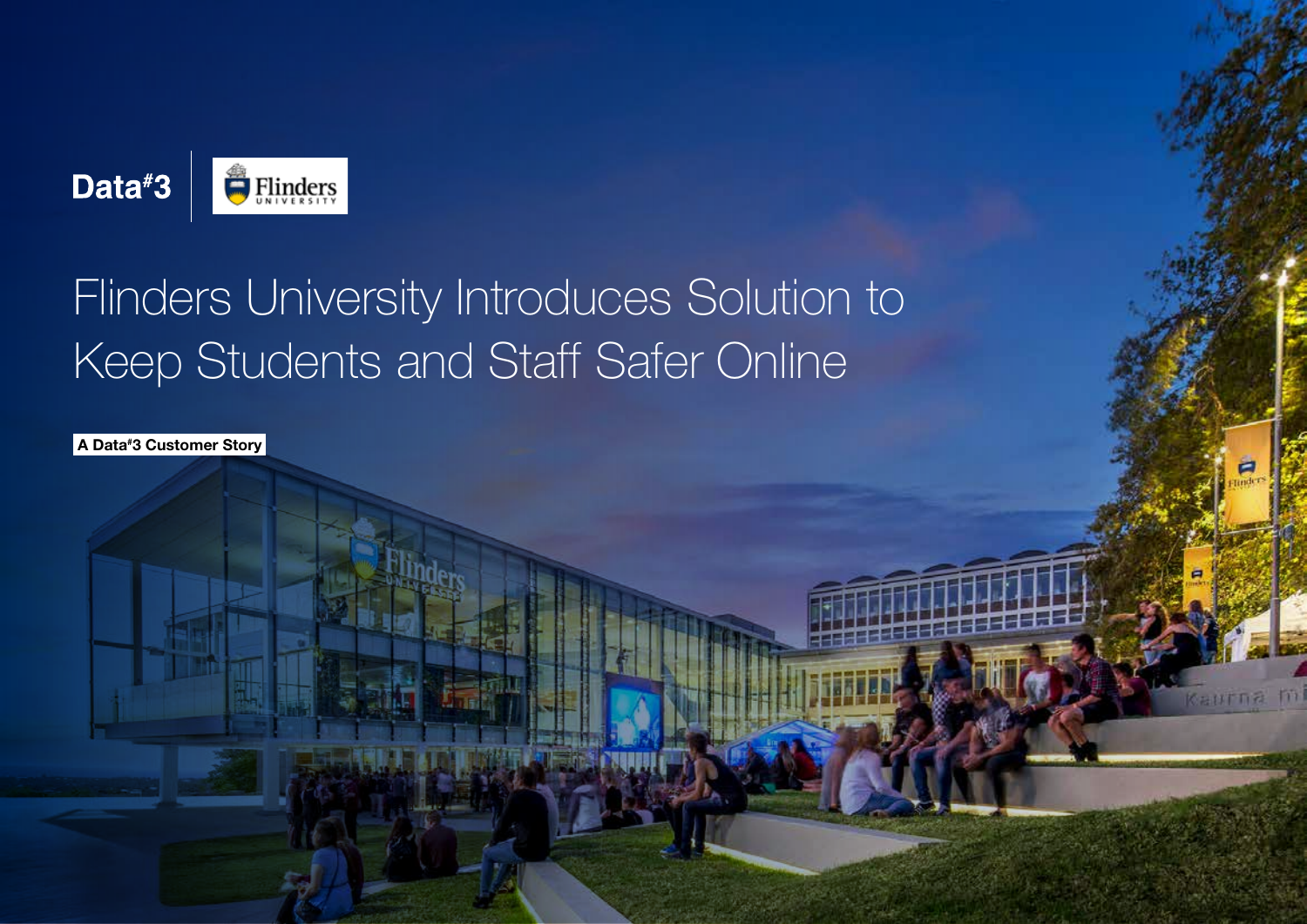

#### ABOUT FLINDERS UNIVERSITY

Established in 1966 with a main campus in Adelaide, Flinders University ("The University") offers courses throughout regional South Australia, as well as several interstate and overseas locations.

| __<br>__          |  |
|-------------------|--|
| ___<br>___<br>___ |  |
| ___<br>___<br>___ |  |
|                   |  |

# **OBJECTIVE**

To gain the visibility needed to identify advanced security threats faster, and gain security incident and attack intelligence to reduce future risk.



# FUN FACT

By 2022, 50% of all SOCs will transform into modern SOCs

with integrated incident response, threat intelligence and threat hunting capabilities, up from

less than 10% in 2015.

Gartner (2019), Gartner Top 7 Security and Risk Trends for 2019. [Online] https://www.gartner.com/smarterwithgartner/gartner-top-7-security-and-risk-trends-for-2019/



"The experience of the Data# 3 team, and the local skillset, meant that we could be confident in the best outcome for the university community. Our students are safer as a result."

Aaron Finnis, Chief Information Security Officer, Flinders University.

## **APPROACH**

Following a proof of concept, Data# 3 proposed a Cisco Intrusion Prevention System (IPS) solution that met the University's needs. During the design phase, the scope of the project was extended to replace existing firewalls.

### **BENEFITS**

- A single point of visibility of the security environment.
- Faster incident response times through real-time alerts.
- Easy identification of compromised machines.
- The IT team is equipped to address security risks resulting from compromised devices.
- Detailed Internet usage information is available to help identify trends and Shadow IT activity.
- Improved reporting accuracy on security incidents to better address threats.

# **TECHNOLOGY**

 $\nabla$ Cisco FirePOWER Threat Defence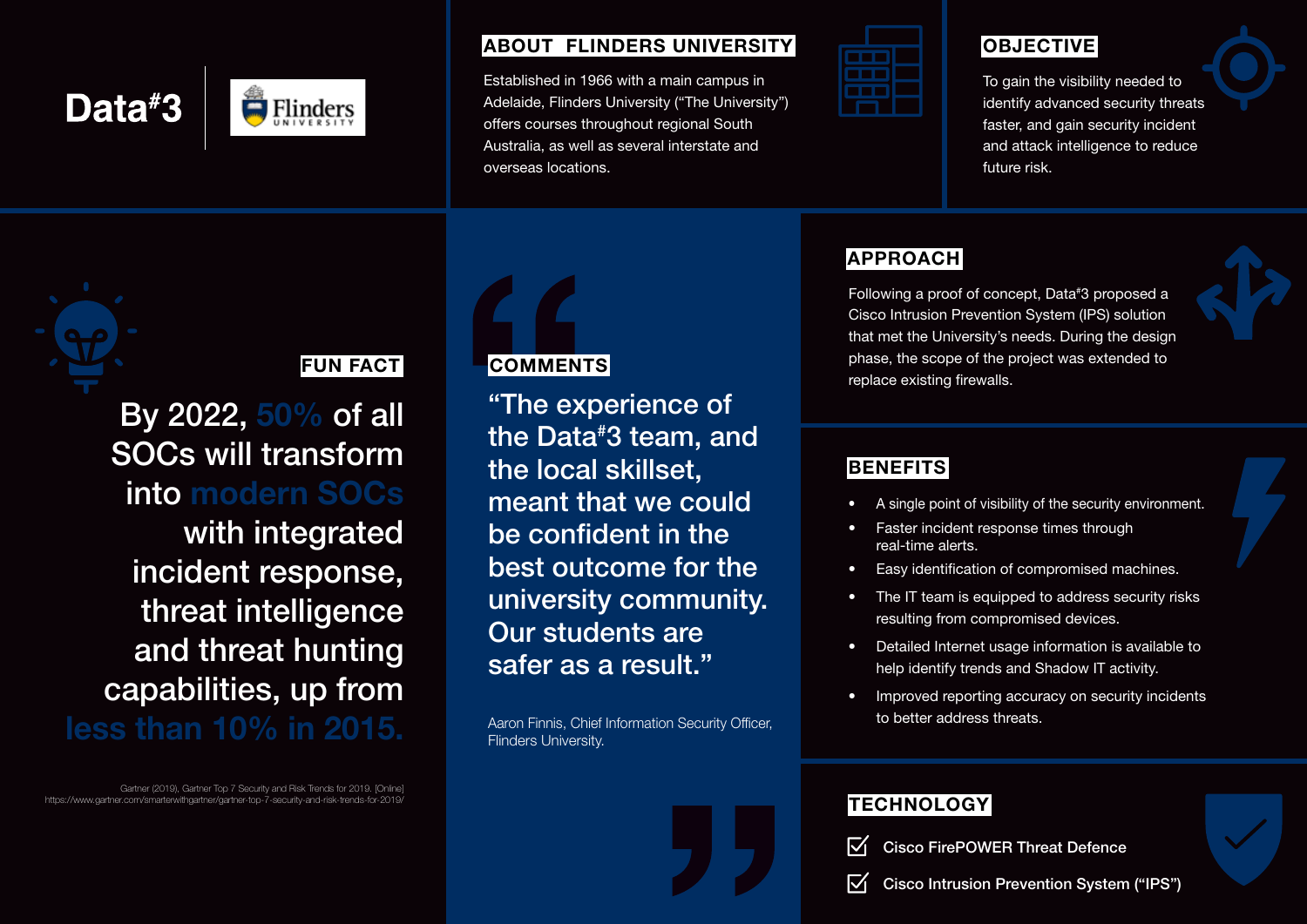#### **The Background**

Established in 1966 with a main campus in Adelaide, Flinders University ("The University") offers courses throughout regional South Australia, as well as several interstate and overseas locations.

Known for innovative research and quality teaching, The University views technology as a vital tool in developing career-ready graduates who will make a positive contribution to society.

#### **The Challenge**

Modern universities present an enticing target to hackers, so protecting Flinders University's 38,000 users, including 7,000 staff, is a key priority for the service-driven IT team. With ground-breaking research in science, medicine, and even autonomous submarines-mapping the ocean, safeguarding intellectual property is also a pressing concern. It takes constant effort to stay ahead of cybercriminals.

Dealing with a highly complex environment is part of daily life for the IT team, and The University must face off against increasingly sophisticated online threats. Chief Information Security Officer, Aaron Finnis, said that the trend is for hackers to target individual users as a method of access.

*"We have many types of on-campus users, from staff and students to affiliated organisations and casual tutors, connecting via 2,000 wireless access points,"*  said Finnis.

*"With this many concurrent users, we lacked the visibility to see threats quickly enough."*

The University had a strong security program already in place, with an identitydriven security architecture making access conditional, but it was determined that more could be done to address threats faster. Increasing visibility and using nextgeneration security intelligence would alert IT staff to potential risks immediately and allow an automated response that halts suspicious access. It was essential to make any solution frictionless and transparent to users.

#### Technology Outcome

The University IT team replaced their existing technology with Cisco Firepower NGFW Internet firewalls to unleash the full advantages of FirePOWER Threat Defence.

*"We went through a proof of concept, and shortlisted two possible partner solutions to pilot"*, said Finnis.

*"In the end, Data# 3 had more experience, and access to skilled engineers close to campus, so they were the obvious choice."*

The Data# 3 solution architect utilised a proven methodology, ensuring the complex project could be delivered to the desired specifications.

*"Having a highly experienced Cisco specialist from Data# 3, who understood the product roadmap and what it is capable of doing, made all the difference,"* said Finnis.

Integration of the Cisco solution with The University's existing network, as well as Active Directory, supports existing secure network segmentation, while links to their Security Information Event Management solution gives easier management and greater visibility and context.

The implementation went to plan, and the switchover on a Sunday afternoon was smooth and uneventful. The IT team then quickly set to work and identified potential threats on the network.

*"We see ourselves as a customer service wing, when we detect that a student device is potentially compromised, we know we can help them to improve their security"*, said Finnis.

*"We also use Splunk to aggregate data, from multiple points, including the FirePOWER Threat Defence, analysing it for certain events. The intelligence now available means we get real-time alerts if the student's account is being used in an unusual way, or if there is something out of character."*

The University's IT team contacts the student immediately and assists addressing potential risks on their device. This may mean guidance on better antivirus programs, password protection, and software updates. The team is also working on an automated enforcement system that may limit network access of potentially compromised machines and direct them to a website with remediation information.